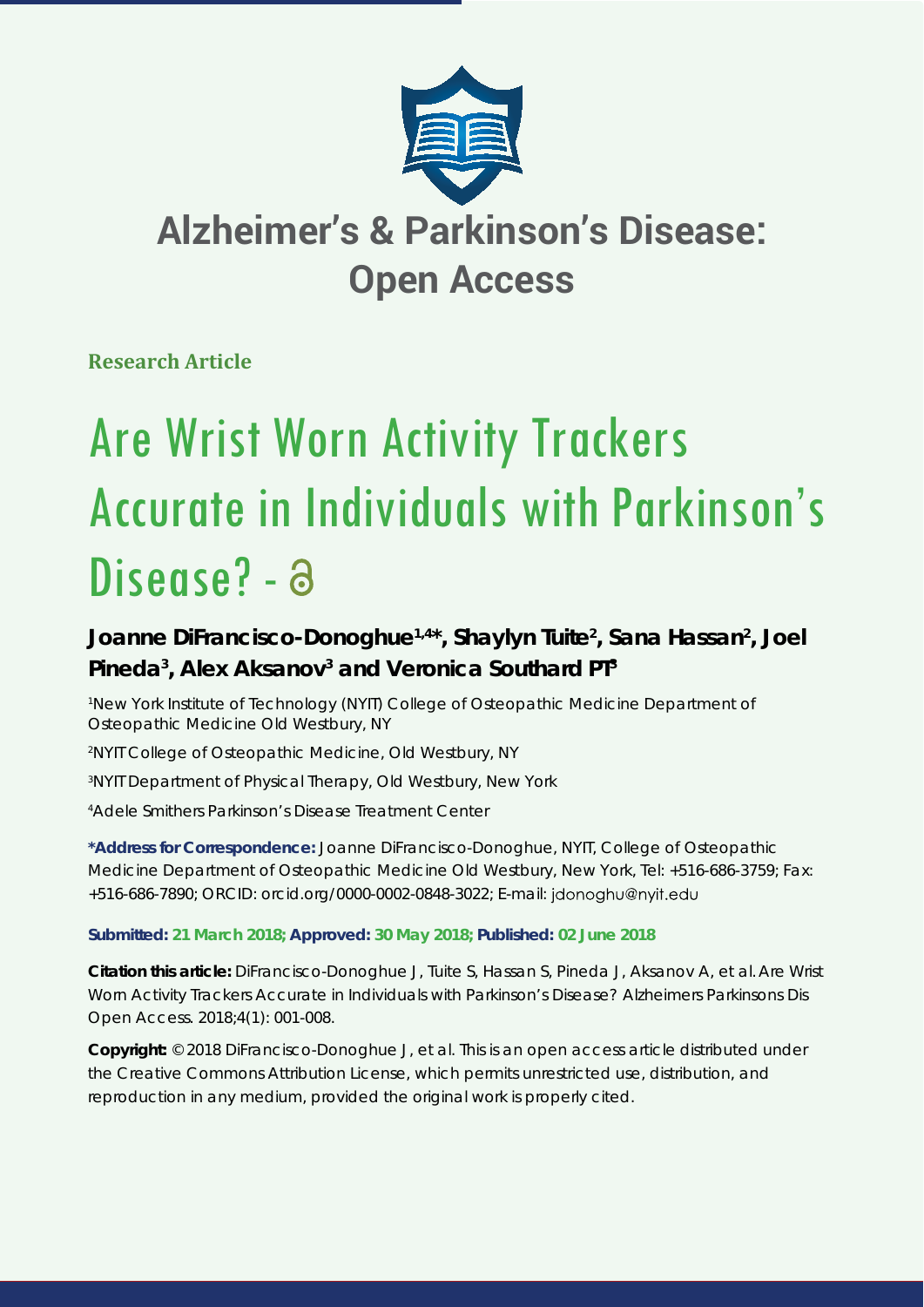#### **ABSTRACT**

**Introduction:** Many activity trackers are worn on the wrists and calculate steps by arm swing and by stride length. This could be problematic in individuals with Parkinson's Disease (PD) as they exhibit abnormal gait patterns, arm tremors, and smaller movements than a normal population.

**Purpose:** This study examined the reliability between two popular activity trackers in a PD population under laboratory conditions and in free living conditions.

**Methods:** Twenty-seven participants diagnosed with PD participated in this study conducted at the NYIT campus, Old Westbury, NY. The Fitbit Flex™ and the Jawbone UP3™ were compared under a controlled 6 Minute Walk Test (6MWT) and in free living conditions for 3 days/ 2 nights. During the 6MWT step count was recorded manually and a pedometer was attached to the hip. Each night the participants were asked to record how many hours they slept.

Results: Under the controlled 6MWT there were no significant differences found between the activity trackers and the manual counting, however there were differences when comparing the hip worn pedometer ( $p < 0.05$ ). Under free living conditions there were no differences found between the two trackers step count and no differences were found between sleep and manual sleep records (*p* < 0.05).

**Conclusion:** Both the Jawbone UP3™ and Fitbit Flex™ devices proved to be comparably accurate in individuals with PD.

**Keywords:** Fitbit; Jawbone; Activity tracker; PD

#### **INTRODUCTION**

Activity trackers are growing in popularity in the past 5 years showing that 21% of people who track their health doing so with an activity tracker [1,2]. Activity trackers have been named the hottest fitness trend by the American college of sports medicine for 2017 [3], and each year newer models arrive on the market. Although these trackers are designed to facilitate a healthier lifestyle rather than as medical outcome measures, demonstrating the accuracy of these devices can have considerable use for both researchers, clinicians, and for individuals to self - monitor their activity and sleep patterns.

Activity trackers can be useful to measure some motor symptoms in Parkinson's Disease (PD). The primary motor symptoms associated with PD are resting tremors, slow movement [bradykinesia], rigidity, and postural instability [4]. Other motor symptoms of PD include freezing of gait, shuffling gait, and certain non-motor symptom such as pain, cognitive abnormality and sleep disorders [4]. The primary sleep related disorders found in PD are Rapid Eye Movement (REM) sleep disorders and fragmentation of sleep [5]. The most common gait related changes are decreased gait velocity, decreased stride length and increased double support (time with both legs on the floor) [6].

The Fitbit Flex<sup>™</sup> and the Jawbone UP3<sup>™</sup> are both accelerometer devices that assess steps taken, sleep duration and sleep quality. These trackers are utilized to help make individuals aware of how many steps they attain during a day. These trackers have been shown to be effective in counting steps for healthy individuals across testing environments including flat ground walking, stairs and treadmill walking [1]. However, these trackers have shown inaccuracy in healthy participants with slower gait velocities and thus need to be tested in individuals with PD who commonly have slower gait velocities [2].

Step counting in these devices has not been tested for accuracy in a population with PD [7]. While the Fitbit Flex<sup>™</sup> and Jawbone UP3™ are well documented to be accurate in measuring the activity and sleep of healthy participants, there is no evidence suggesting they will be accurate in measuring individuals with PD given that 90% of individuals with PD suffer with a sleep disorder [6].

The present study examined the accuracy of two popular activity trackers in participants with PD under a controlled laboratory setting, and in free living conditions.

#### **METHODS**

Twenty - seven participants (22 men, 5 women) aged (67.3  $\pm$ 8.4) were recruited from the Adele Smithers Parkinson's Disease Treatment Center of the New York Institute of Technology (NYIT), Old Westbury, NY. This study was approved by the New York Institute of Technology Institutional Review Board. All participants read and signed consent before participation.

Inclusion criteria included:

- A diagnosis of PD using the Brain Bank criteria scale
- Ability to ambulate independently
- Ability to ambulate independently for 6 minutes.

Exclusion criteria:

- Any other neurological diagnosis.
- Any orthopedic injury that will affect gait or arm swing
- Any previously diagnosed sleep condition non-related to PD. This study was NYIT Institutional Review Board approved and all participants signed a written consent (Table 1).

#### **PROCEDURES AND MEASUREMENTS**

#### **The Movement Disorder Society United Parkinson's Disease Rating Scale motor test (MDS-UPDRS III)**

This test examines motor symptoms with 33 items scored on a scale of 0 - 4 (4 indicates the highest level of symptom severity). This is a sub-section of the Unified Disease Parkinson's Rating Scale, which is commonly used to quantify symptoms of PD in both clinical practice and research [8]. This test was conducted by a MDS-UPDRS licensed professional and conducted when subjects were at peak medication.

#### **Gait speed test**

The participant walked without physical assistance 7 meters. To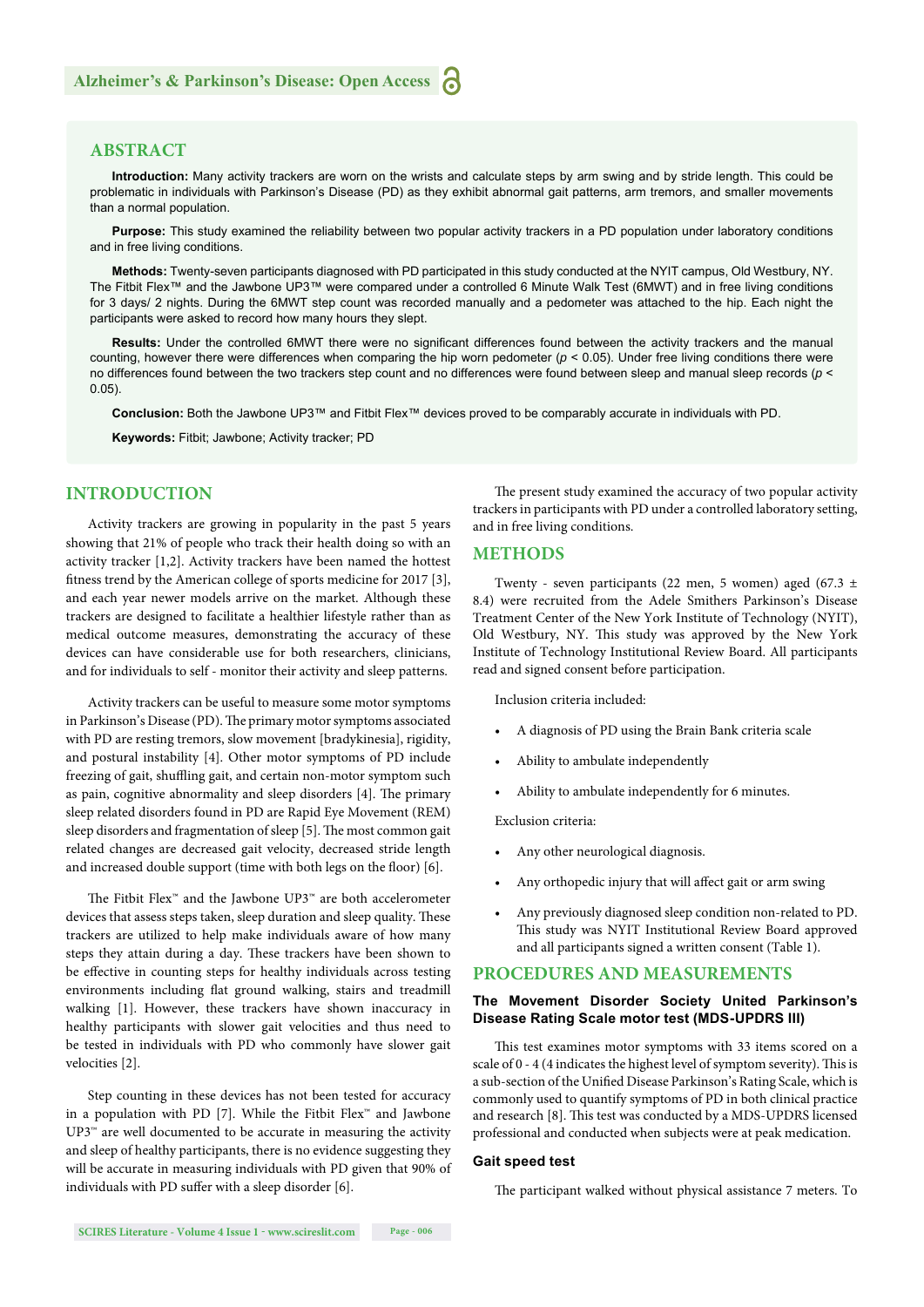| Table 1: Subject characteristics.       |                                   |  |  |  |
|-----------------------------------------|-----------------------------------|--|--|--|
|                                         | PD subjects analysed ( $n = 27$ ) |  |  |  |
| Male sex, No.                           | 22                                |  |  |  |
| Age, mean $v, \pm SD$                   | $67.3 \pm 8.4$                    |  |  |  |
| Years diagnosed mean y, ± SD            | $4.9 \pm 3.7$                     |  |  |  |
| UPDRS motor score $\pm$ SD              | $327 + 122$                       |  |  |  |
| Hoehn and Yahr + SD                     | $21 + 20$                         |  |  |  |
| Step length $(m) \pm SD$                | $0.7 \pm 0.56$                    |  |  |  |
| Gait speed $(m/s) \pm SD$               | $1.26 \pm 0.34$                   |  |  |  |
| Anti-Parkinson's medication No. (%)     |                                   |  |  |  |
| Levodopa therapy                        | 16 (59)                           |  |  |  |
| Dopamine agonists                       |                                   |  |  |  |
| Ex: Ropinirole, Pramipexole, Amantadine | 4 (15)                            |  |  |  |
| Other anti-parkinsonian agents          |                                   |  |  |  |
| Ex: Tolcapone, Rasagiline, Ensam        | 7 (26)                            |  |  |  |

account for acceleration and deceleration, timing started when the participant's leading foot crosses the 2-meter mark and ended when their leading foot crossed the 5 - meter mark.

The participant was instructed: "When I say go walk at your normal comfortable speed until I say stop."

Data was collected from three trials and calculated to attain average gait speed. The participants wore both activity trackers on the non - affected PD wrist. If both sides were affected, the least affected side was chosen. The two trackers used in this study were the Fitbit Flex" (Fitbit" San Francisco, CA) and the Jawbone UP3" (Jawbone" San Francisco, CA). These devices were synced with smartphones from the institution and participants were unable to see their step count. Each participant performed the 6 minute walk test in the lab. Four methods were used to collect step data for the 6 minute walk test. Both activity trackers were used, manual step count was recorded using a manual tally counter app, and a New Lifestyles Digi-Walker SW-651° pedometer was used (NEW-LIFESTYLES INC. °http://www. thepedometercompany.com/pedometers.html) [9]. The pedometer is clipped onto the participant's pants, midway between the umbilicus and iliac crest. As a precaution, to maintain verticality, the pedometer was taped in place. When the 6 minute walk test was complete, the participants wore the trackers home for 3 days and 2 nights. Participants were instructed not to take off the trackers for those three days except for when they showered.

#### **Outcomes**

**Step count assessment -6 minute walk test:** The 6 Minute Walk test is a sub maximal measure of aerobic capacity. Relative contraindications of the test are resting heart rate > 120, systolic blood pressure > 180 mm Hg, and diastolic blood pressure > 100 mmHg. Vital signs were monitored before and after the test. The distance they walked was recorded. During the Six minute walk a researcher counted and manually recorded every step taken. The participants were wearing both activity monitors and after the 6 minute test the investigators recorded step counts from both wrist worn activity trackers. Administration was performed according to the American Thoracic Society Recommendations [10]. The pedometer was placed midway between the iliac crest and the umbilicus according to manufacturer instructions and the manually recorded step count was recorded by an investigator using a tally counter.

Step count free living conditions: The participants wore both devices home on the same wrist for 3 days and 2 nights. Participants were told to take the devices off when showering. Daily step count and sleep duration were recorded.

Sleep assessment: The participants were given both activity trackers to wear home and wear to sleep for at least 2 nights. Each participant was asked to record the time they went to bed and the time they woke up in the morning.

#### **RESULTS**

A repeated measures design was used to compare the Fitbit Flex', Jawbone UP3', pedometer step count, and the manual step count. A One Way ANOVA with Repeated Measures with alpha set at 0.05 was used to determine significance in step count during the 6 Minute Walk Test. Significant differences were found between the pedometer and all three other methods of step counting. Fitbit Flex (*P* = 0.012), Jawbone UP3 (*P* = 0.005), and manual count (*P* = 0.03). The manual count, which was used as a true step count in this study, while approaching significant difference ( $P = 0.059$  for Fitbit Flex,  $P$  $= 0.051$  for Jawbone UP3) was not found to be significantly different from either of the wrist worn activity trackers. The Fitbit Flex had a mean overestimation of 27 steps compared to the manual count, and the Jawbone UP3 had a mean overestimation of 21 steps compared to the manual count. The pedometer had a mean underestimation of 143 steps compared to the manual step count, 121 steps for the Jawbone UP3 and 116 steps for the Fitbit Flex.

The mean step count of each device was compared to the mean manual step count. The Fitbit Flex was found to have a percentage accuracy of 95.8%, the Jawbone UP3 of 96.6%, and the hip worn pedometer of 77.6%.

There were no significant differences in sleep time recorded between the Fitbit Flex, Jawbone UP3, and the manually kept journal (Table 2). There were no significant differences between groups or within group differences for the Fitbit Flex or Jawbone UP3. Both the activity trackers recorded less total sleep than the manual journal each participant kept for the sleep duration of the study. The Fitbit Flex tracked a mean 0.592 hours less than the recorded value and the Jawbone UP3 tracked 0.528 hours less than the recorded value. The mean sleep times counted by the Fitbit Flex, Jawbone UP3 and manual journal respectively were 6.84  $\pm$  2.2, 6.89  $\pm$  1.7 and 7.42  $\pm$ 1.35 hours.

#### **DISCUSSION**

The present study serves as support for the use of the Fitbit Flex and the Jawbone UP3 as accurate step recorders for individuals with PD. These trackers measure the acceleration, frequency, duration, intensity and patterns of movement to calculate steps. The participants in this study demonstrated an average step length of  $0.7m \pm 0.56$ which is within normal range for this age. A gait speed of  $1.26 \pm 0.34$ falls on the lower end of the norm for this age group (1.26 m/s-1.94 m/s) [11]. This slight decrease in gait speed did not seem to affect the accuracy of the Fitbit Flex and Jawbone UP3 as they fall close to the 96.4-99.6% accuracy found in a healthy population by Kaewkannate et al in 2016 under an indoor controlled environment [1]. For sleep studies, while polysomnography is still the gold standard in overall accuracy and breadth of information collected, these devices appear to be effective in at collecting total sleep time as compared to the manual journals.